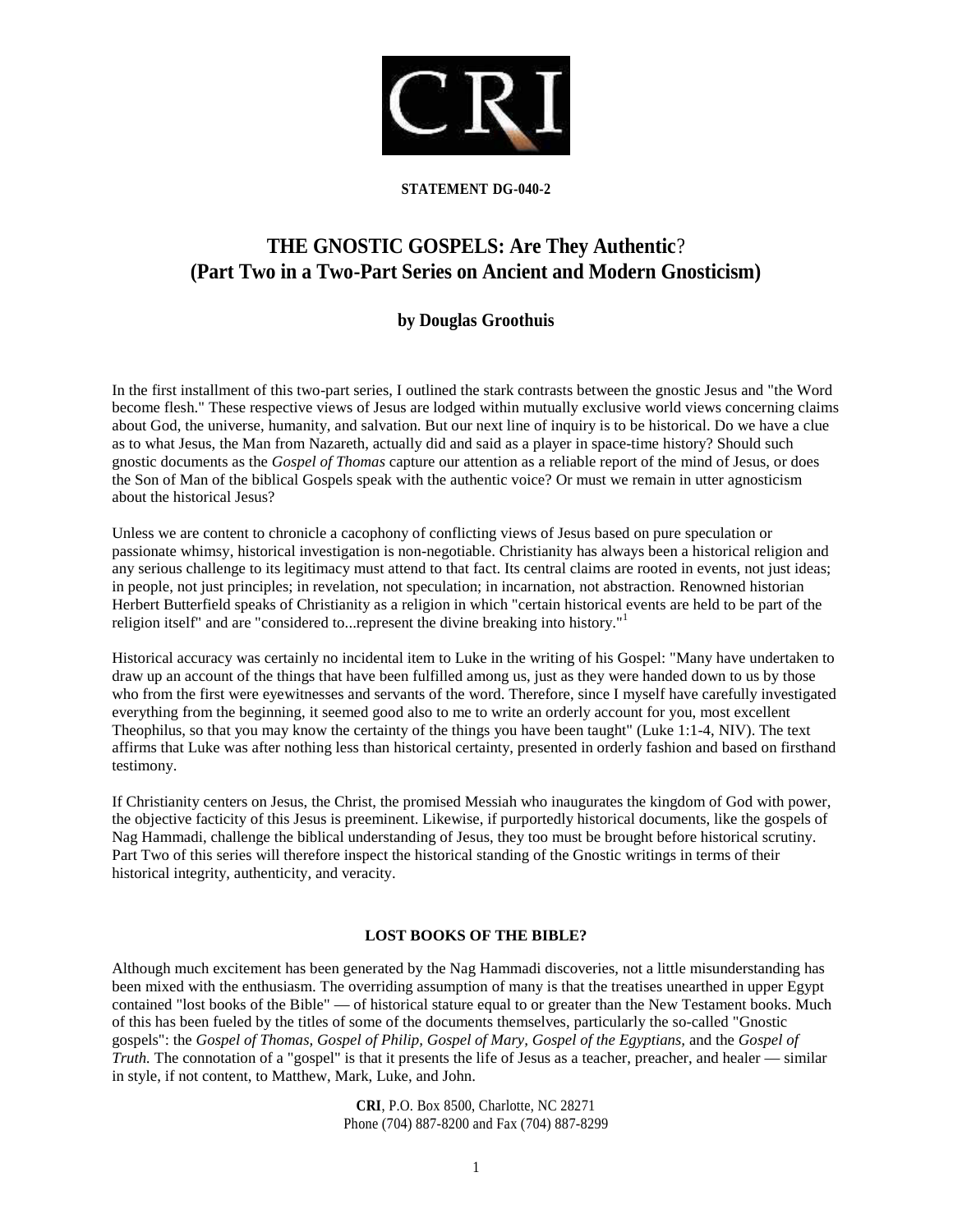Yet, a reading of these "gospels" reveals an entirely different genre of material. For example, the introduction to the *Gospel of Truth* in *The Nag Hammadi Library* reads, "Despite its title, this work is not the sort found in the New Testament, since it does not offer a continuous narration of the deeds, teachings, passion, and resurrection of Jesus."<sup>2</sup> The introduction to the *Gospel of Philip* in the same volume says that although it has some similarities to a New Testament Gospel, it "is not a gospel like one of the New Testament gospels. . . . [The] few sayings and stories about Jesus...are not set in any kind of narrative framework like one of the New Testament gospels."<sup>3</sup> Biblical scholar Joseph A. Fitzmyer criticized the title of Pagels's *The Gnostic Gospels* because it insinuates that the heart of the book concerns lost gospels that have come to light when in fact the majority of Pagels's references are from early church fathers' sources or nongospel material.<sup>4</sup>

In terms of scholarly and popular attention, the "superstar" of the Nag Hammadi collection is the *Gospel of Thomas.* Yet, *Thomas* also falls outside the genre of the New Testament Gospels despite the fact that many of its 114 sayings are directly or indirectly related to Matthew, Mark, and Luke. *Thomas* has almost no narration and its structure consists of discrete sayings. Unlike the canonical Gospels, which provide a social context and narrative for Jesus' words, *Thomas* is more like various beads almost haphazardly strung on a necklace. This in itself makes proper interpretation difficult. F. F. Bruce observes that "the sayings of Jesus are best to be understood in the light of the historical circumstances in which they were spoken. Only when we have understood them thus can we safely endeavor to recognize the permanent truth which they convey. When they are detached from their original historical setting and arranged in an anthology, their interpretation is more precarious."<sup>5</sup>

Without undue appeal to the subjective, it can be safely said that the Gnostic material on Jesus has a decidedly different "feel" than the biblical Gospels. There, Jesus' teaching emerges naturally from the overall contour of His life. In the Gnostic materials Jesus seems, in many cases, more of a lecturer on metaphysics than a Jewish prophet. In the *Letter of Peter to Philip,* the apostles ask the resurrected Jesus, "Lord, we would like to know the deficiency of the aeons and of their pleroma."<sup>6</sup> Such philosophical abstractions were never on the lips of the disciples — the fishermen, tax collectors, and zealots — of the biblical accounts. Jesus then discourses on the precosmic fall of "the mother" who acted in opposition to "the Father" and so produced ailing aeons.<sup>7</sup>

Whatever is made of the historical "feel" of these documents, their actual status as historical records should be brought into closer scrutiny to assess their factual reliability.

#### **THE RELIABILITY OF THE GNOSTIC DOCUMENTS**

Historicity is related to trustworthiness. If a document is historically reliable, it is trustworthy as objectively true; there is good reason to believe that what it affirms essentially fits what is the case. It is faithful to fact. Historical reliability can be divided into three basic categories: integrity, authenticity, and veracity.

*Integrity* concerns the preservation of the writing through history. Do we have reason to believe the text as it now reads is essentially the same as when it was first written? Or has substantial corruption taken place through distortion, additions, or subtractions? The New Testament has been preserved in thousands of diverse and ancient manuscripts which enable us to reconstruct the original documents with a high degree of certainty. But what of Nag Hammadi?

Before the discovery at Nag Hammadi, Gnostic documents not inferred from references in the church fathers were few and far between. Since 1945, however, there are many primary documents. Scholars date the extant manuscripts from A.D. 350-400. The original writing of the various documents, of course, took place sometime before A.D. 350- 400, but not, according to most scholars, before the second century.

The actual condition of the Nag Hammadi manuscripts varies considerably. James Robinson, editor of *The Nag Hammadi Library,* notes that "there is the physical deterioration of the books themselves, which began no doubt before they were buried around 400 C.E. [then] advanced steadily while they remained buried, and unfortunately was not completely halted in the period between their discovery in 1945 and their final conservation thirty years later."<sup>8</sup>

Reading through *The Nag Hammadi Library,* one often finds notations such as ellipses, parentheses, and brackets,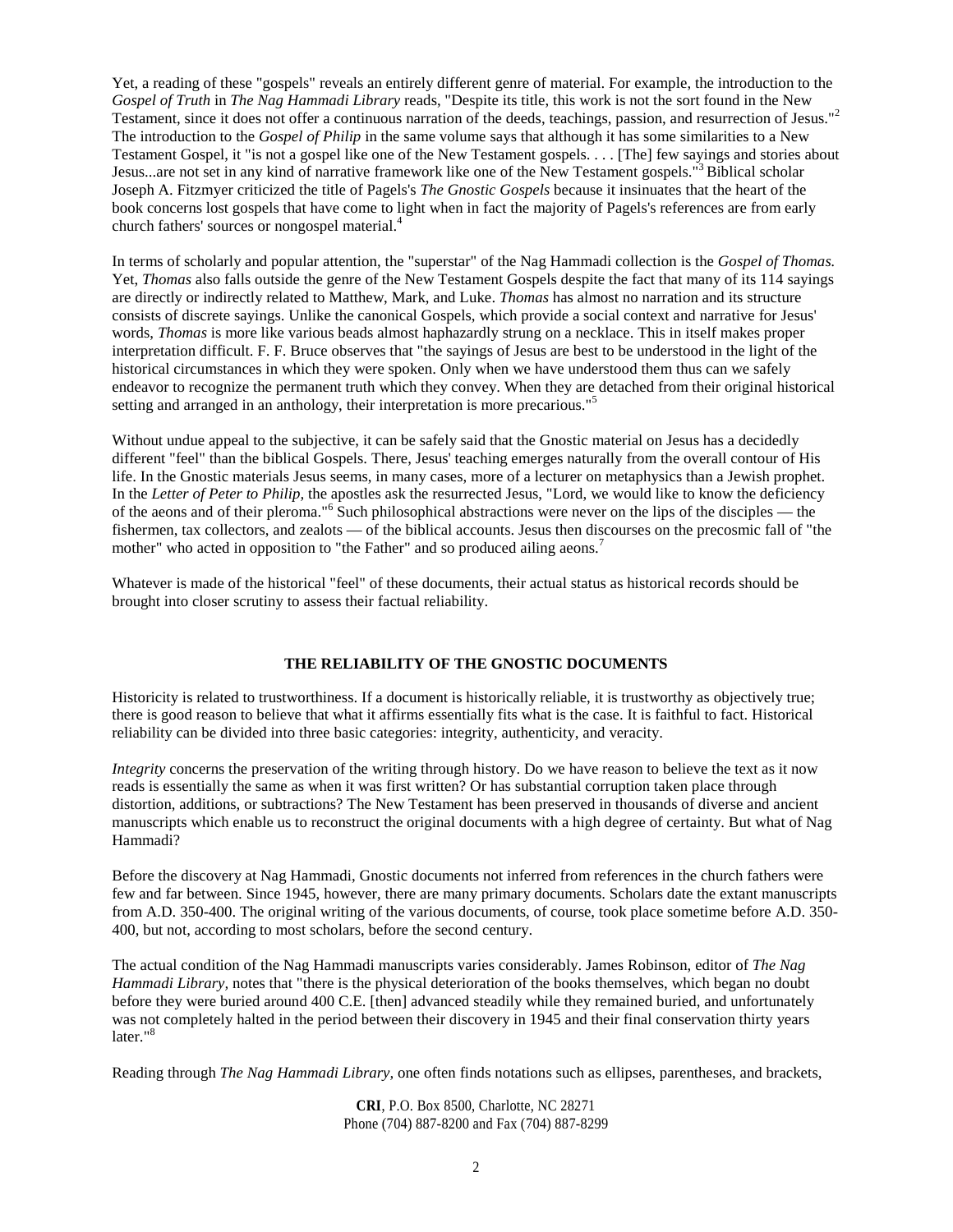indicating spotty marks in the texts. Often the translator has to venture tentative reconstructions of the writings because of textual damage. The situation may be likened to putting together a jigsaw puzzle with numerous pieces missing; one is forced to recreate the pieces by using whatever context is available. Robinson adds that "when only a few letters are missing, they can be often filled in adequately, but larger holes must simply remain a blank."<sup>9</sup>

Concerning translation, Robinson relates that "the texts were translated one by one from Greek to Coptic, and not always by translators capable of grasping the profundity or sublimity of what they sought to translate."<sup>10</sup> Robinson notes, however, that most of the texts are adequately translated, and that when there is more than one version of a particular text, the better translation is clearly discernible. Nevertheless, he is "led to wonder about the bulk of the texts that exist only in a single version,"<sup>11</sup> because these texts cannot be compared with other translations for accuracy.

Robinson comments further on the integrity of the texts: "There is the same kind of hazard in the transmission of the texts by a series of scribes who copied them, generation after generation, from increasingly corrupt copies, first in Greek and then in Coptic. The number of unintentional errors is hard to estimate, since such a thing as a clean control copy does not exist; *nor does one have, as in the case of the Bible, a quantity of manuscripts of the same text that tend to correct each other when compared* (emphasis added)."<sup>12</sup>

*Authenticity* concerns the authorship of a given writing. Do we know who the author was? Or must we deal with an anonymous one? A writing is considered authentic if it can be shown to have been written by its stated or implied author. There is solid evidence that the New Testament Gospels were written by their namesakes: Matthew, Mark, Luke, and John. But what of Nag Hammadi?

The *Letter of Peter to Philip* is dated at the end of the second century or even into the third. This rules out a literal letter from the apostle to Philip. The genre of this text is known as pseudepigrapha — writings falsely ascribed to noteworthy individuals to lend credibility to the material. Although interesting in explaining the development of Gnostic thought and its relationship to biblical writings, this letter shouldn't be overtaxed as delivering reliable history of the events it purports to record.

There are few if any cases of known authorship with the Nag Hammadi and other Gnostic texts. Scholars speculate as to authorship, but do not take pseudepigraphic literature as authentically apostolic. Even the *Gospel of Thomas,* probably the document closest in time to the New Testament events, is virtually never considered to be written by the apostle Thomas himself.<sup>13</sup> The marks of authenticity in this material are, then, spotty at best.

*Veracity* concerns the truthfulness of the author of the text. Was the author adequately in a position to relate what is reported, in terms of both chronological closeness to the events and observational savvy? Did he or she have sufficient credentials to relay historical truth?

Some, in their enthusiasm over Nag Hammadi, have lassoed texts into the historical corral that date several hundred years after the life of Jesus. For instance, in a review of the movie *The Last Temptation of Christ,* Michael Grosso speaks of hints of Jesus' sexual life "right at the start of the Christian tradition." He then quotes from the *Gospel of Philip* to the effect that Jesus often kissed Mary Magdalene on the mouth.<sup>14</sup> The problem is that the text is quite far from "the start of the Christian tradition," being written, according to one scholar, "perhaps as late as the second half of the third century."<sup>15</sup>

Craig Blomberg states that "most of the Nag Hammadi documents, predominantly Gnostic in nature, make no pretense of overlapping with the gospel traditions of Jesus' earthly life."<sup>16</sup> He observes that "a number claim to record conversations of the resurrected Jesus with various disciples, but this setting is usually little more than an artificial framework for imparting Gnostic doctrine."<sup>17</sup>

What, then, of the veracity of the documents? We do not know who wrote most of them and their historical veracity concerning Jesus seems slim. Yet some scholars advance a few candidates as providing historically reliable facts concerning Jesus.

In the case of the *Gospel of Truth,* some scholars see Valentinus as the author, or at least as authoring an earlier version.<sup>18</sup> Yet Valentinus dates into the second century (d. A.D. 175) and was thus not a contemporary of Jesus. Attridge and MacRae date the document between A.D. 140 and 180.<sup>19</sup> Layton recognizes that "the work is a sermon and has nothing to do with the Christian genre properly called 'gospel.'"<sup>20</sup>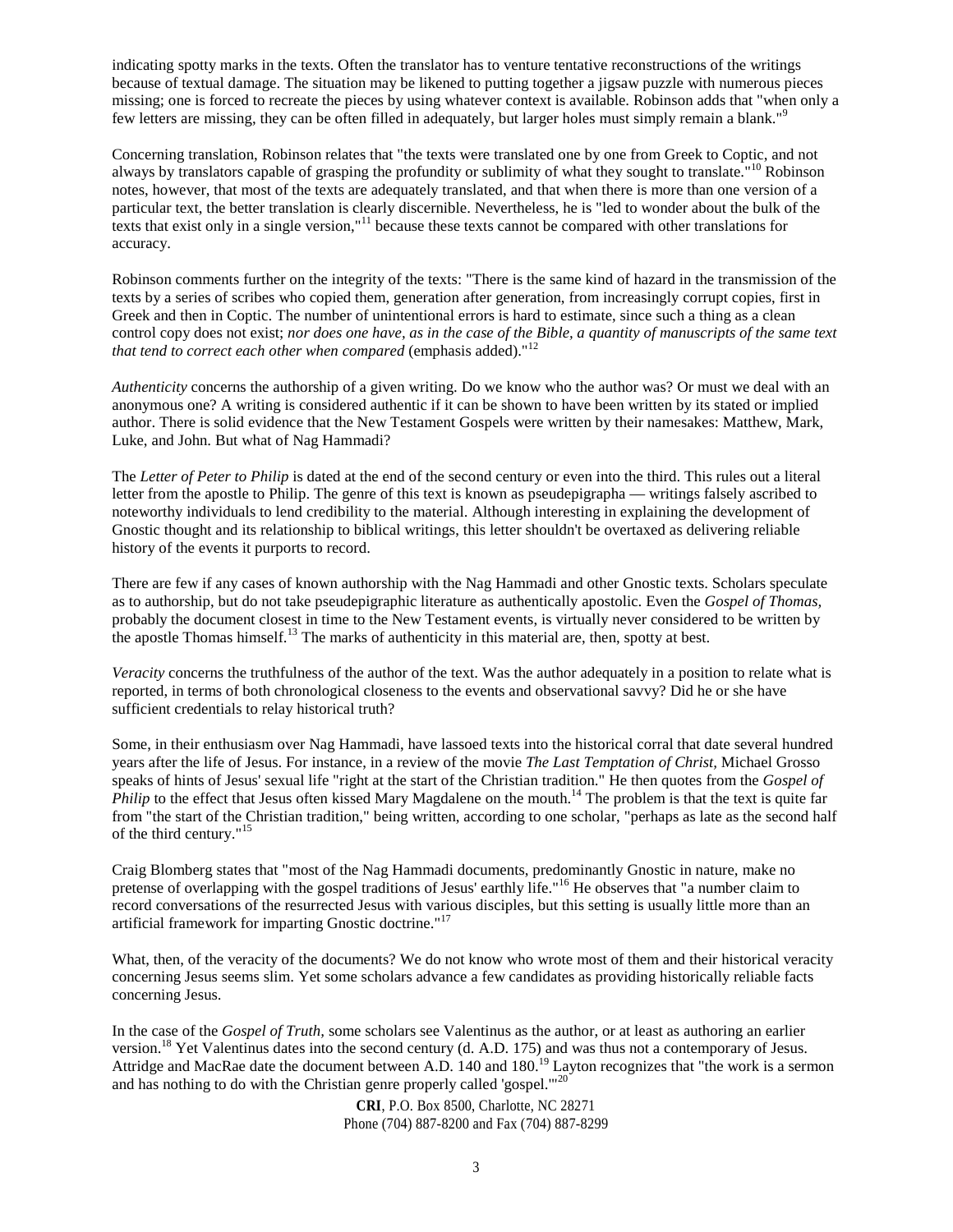The text differs from many in Nag Hammadi because of its recurring references to New Testament passages. Beatley Layton notes that "it paraphrases, and so interprets, some thirty to sixty scriptural passages almost all from the New Testament books."<sup>21</sup> He goes on to note that Valentinus shaped these allusions to fit his own Gnostic theology.<sup>22</sup> In discussing the use of the synoptic Gospels (Matthew, Mark, and Luke) in the *Gospel of Truth,* C. M. Tuckett concludes that "there is no evidence for the use of sources other than the canonical gospels for synoptic material."<sup>23</sup> This would mean that the *Gospel of Truth* gives no independent historical insight about Jesus, but rather reinterprets previous material.

The *Gospel of Philip* is thick with Gnostic theology and contains several references to Jesus. However, it does not claim to be a revelation from Jesus: it is more of a Gnostic manual of theology.<sup>24</sup> According to Tuckett's analysis, all the references to Gospel material seem to stem from Matthew and not from any other canonical Gospel or other source independent of Matthew. Andrew Hembold has also pointed out that both the *Gospel of Truth* and the *Gospel of Philip* show signs of "mimicking" the New Testament; they both "know and recognize the greater part of the New Testament as authoritative."<sup>25</sup> This would make them derivative, not original, documents.

Tuckett has also argued that the *Gospel of Mary* and the *Book of Thomas the Contender* are dependent on synoptic materials, and that "there is virtually no evidence for the use of pre-synoptic sources by these writers. These texts are all 'post-synoptic,' not only with regard to their dates, but also with regard to the form of the synoptic tradition they presuppose."<sup>26</sup> In other words, these writings are simply drawing on preexistent Gospel material and rearranging it to conform to their Gnostic world view. They do not contribute historically authentic, new material.

The *Apocryphon of James* claims to be a secret revelation of the risen Jesus to James His brother. It is less obviously Gnostic than some Nag Hammadi texts and contains some more orthodox-sounding phrases such as, "Verily I say unto you none will be saved unless they believe in my cross."<sup>27</sup> It also affirms the unorthodox, such as when Jesus says, "Become better than I; make yourselves like the son of the Holy Spirit."<sup>28</sup> While one scholar dates this text sometime before A.D.  $150<sup>29</sup>$  Blomberg believes it gives indications of being "at least in part later than and dependent upon the canonical gospels.<sup>"30</sup> Its esotericism certainly puts it at odds with the canonical Gospels, which are better attested historically.

#### **THOMAS ON TRIAL**

The Nag Hammadi text that has provoked the most historical scrutiny is the *Gospel of Thomas.* Because of its reputation as the lost "fifth Gospel" and its frequently esoteric and mystical cast, it is frequently quoted in New Age circles. A recent book by Robert Winterhalter is entitled, *The Fifth Gospel: A Verse-by-Verse New Age Commentary on the Gospel of Thomas.* He claims Thomas knows "the Christ both as the Self, and the foundation of individual life."<sup>31</sup> Some sayings in *Thomas* do seem to teach this. But is this what the historical Jesus taught?

The scholarly literature on *Thomas* is vast and controversial. Nevertheless, a few important considerations arise in assessing its veracity as history.

Because it is more of an anthology of mostly unrelated sayings than an ongoing story about Jesus' words and deeds, *Thomas* is outside the genre of "Gospel" in the New Testament. Yet, some of the 114 sayings closely parallel or roughly resemble statements in the Synoptics, either by adding to them, deleting from them, combining several references into one, or by changing the sense of a saying entirely.

This explanation uses the Synoptics as a reference point for comparison. But is it likely that *Thomas* is independent of these sources and gives authentic although "unorthodox" material about Jesus? To answer this, we must consider a diverse range of factors.

There certainly are sayings that harmonize with biblical material, and direct or indirect relationships can be found to all four canonical Gospels. In this sense, *Thomas* contains both orthodox and unorthodox material, if we use orthodox to mean the material in the extant New Testament. For instance, the Trinity and unforgivable sin are referred to in the context of blasphemy: "Jesus said, 'Whoever blasphemes against the father will be forgiven, and whoever blasphemes against the son will be forgiven, but whoever blasphemes against the holy spirit will not be forgiven either on earth or in heaven.'"<sup>32</sup>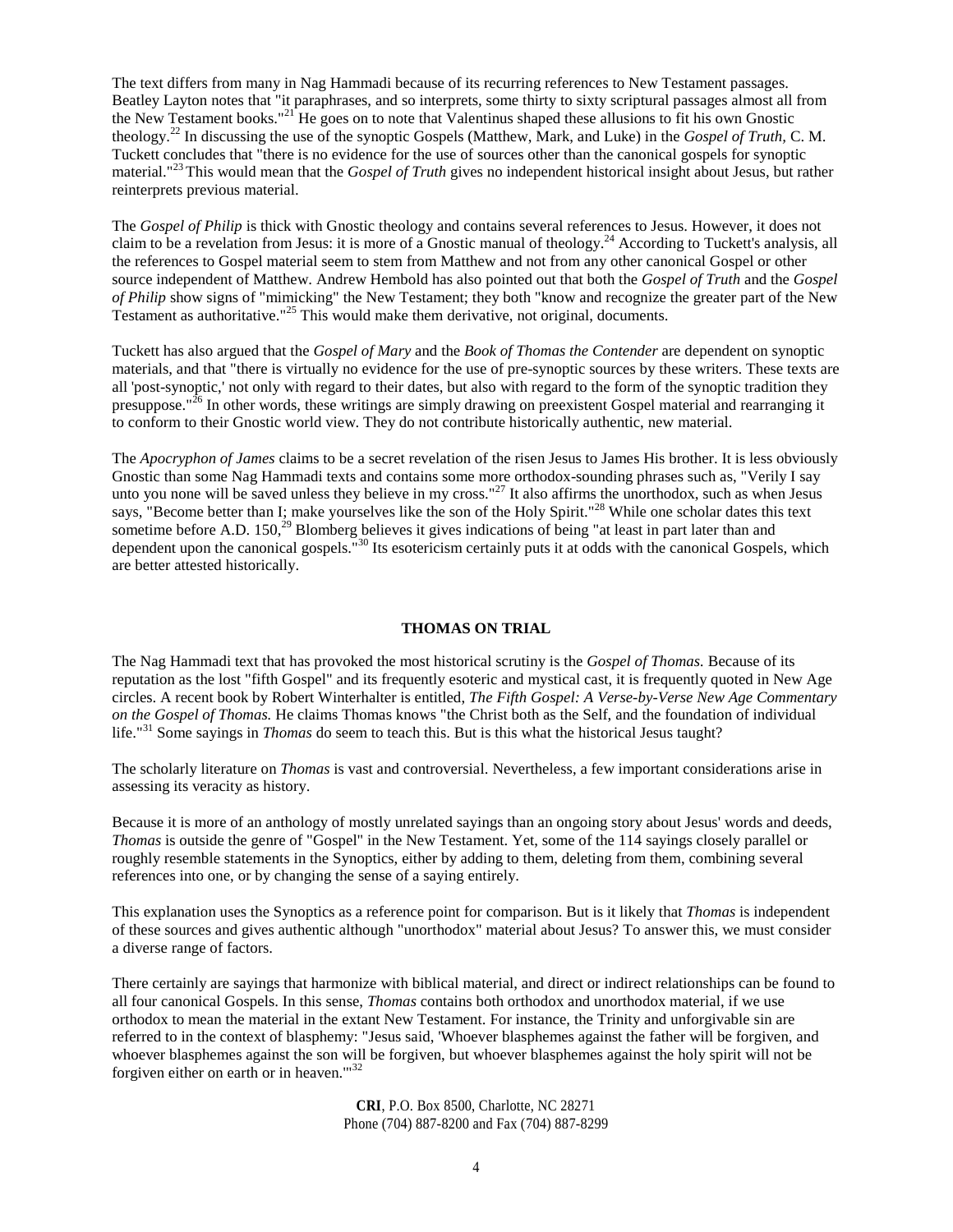In another saying Jesus speaks of the "evil man" who "brings forth evil things from his evil storehouse, which is in his heart, and says evil things<sup>33</sup> (see Luke 6:43-46). This can be read to harmonize with the New Testament Gospels' emphasis on human sin, not just ignorance of the divine spark within.

Although it is not directly related to a canonical Gospel text, the following statement seems to state the biblical theme of the urgency of finding Jesus while one can: "Jesus said, 'Take heed of the living one while you are alive, lest you die and seek to see him and be unable to do so"' (compare John 7:34; 13:33).<sup>34</sup>

At the same time we find texts of a clearly Gnostic slant, as noted earlier. How can we account for this?

The original writing of *Thomas* has been dated variously between A.D. 50 and 150 or even later, with most scholars opting for a second century date.<sup>35</sup> Of course, an earlier date would lend more credibility to it, although its lack of narrative framework still makes it more difficult to understand than the canonical Gospels. While some argue that *Thomas* uses historical sources independent of those used by the New Testament, this is not a uniformly held view, and arguments are easily found which marshall evidence for *Thomas's* dependence (either partial or total) on the canonical Gospels.<sup>36</sup>

Blomberg claims that "where *Thomas* parallels the four gospels it is unlikely that any of the distinctive elements in *Thomas* predate the canonical versions."<sup>37</sup> When *Thomas* gives a parable found in the four Gospels and adds details not found there, "they can almost always be explained as conscious, Gnostic redaction [editorial adaptation]."<sup>38</sup>

James Dunn elaborates on this theme by comparing *Thomas* with what is believed to be an earlier and partial version of the document found in Oxyrhynchus, Egypt, near the turn of the century.<sup>39</sup> He notes that the Oxyrhynchus "papyri date from the end of the second or the first half of the third century, while the *Gospel of Thomas*...was probably written no earlier than the fourth century."<sup>40</sup>

Dunn then compares similar statements from Matthew, the Oxyrhynchus papyri, and the Nag Hammadi text version of *Thomas:*

Matthew 7:7-8 and 11:28 — "...Seek and you will find;...he who seeks finds...Come to me...and I will give you rest." Pap. Ox. 654.5-9 — (Jesus says:) 'Let him who see(ks) not cease (seeking until) he finds; and when he find (he will) be astonished, and having (astoun)ded, he will reign; an(d reigning), he will (re)st' (Clement of Alexandria also knows the saying in this form.)

Gospel of Thomas 2 — 'Jesus said: He who seeks should not stop seeking until he finds; and when he finds, he will be bewildered (beside himself); and when he is bewildered he will marvel, and will reign over the All. $141$ 

Dunn notes that the term "the All" (which the *Gospel of Thomas* adds to the earlier document) is "a regular Gnostic concept," and that "as the above comparisons suggest, the most obvious explanation is that it was one of the last elements to be added to the saying."<sup>42</sup> Dunn further comments that the Nag Hammadi version of *Thomas* shows a definite "gnostic colouring" and gives no evidence of "the thesis of a form of Gnostic Christianity already existing in the first century." He continues: "Rather it confirms the counter thesis that the Gnostic element in Gnostic Christianity is a second century syncretistic outgrowth on the stock of the earlier Christianity. What we can see clearly in the case of this one saying is probably representative of the lengthy process of development and elaboration which resulted in the form of the *Gospel of Thomas* found at Nag Hammadi."<sup>43</sup>

Other authorities substantiate the notion that whatever authentic material *Thomas* may convey concerning Jesus, the text shows signs of Gnostic tampering. Marvin W. Meyer judges that *Thomas* "shows the hand of a gnosticizing editor."<sup>44</sup> Winterhalter, who reveres *Thomas* enough to write a devotional guide on it, nevertheless says of it that "some sayings are spurious or greatly altered, but this is the work of a later Egyptian editor."<sup>45</sup> He thinks, though,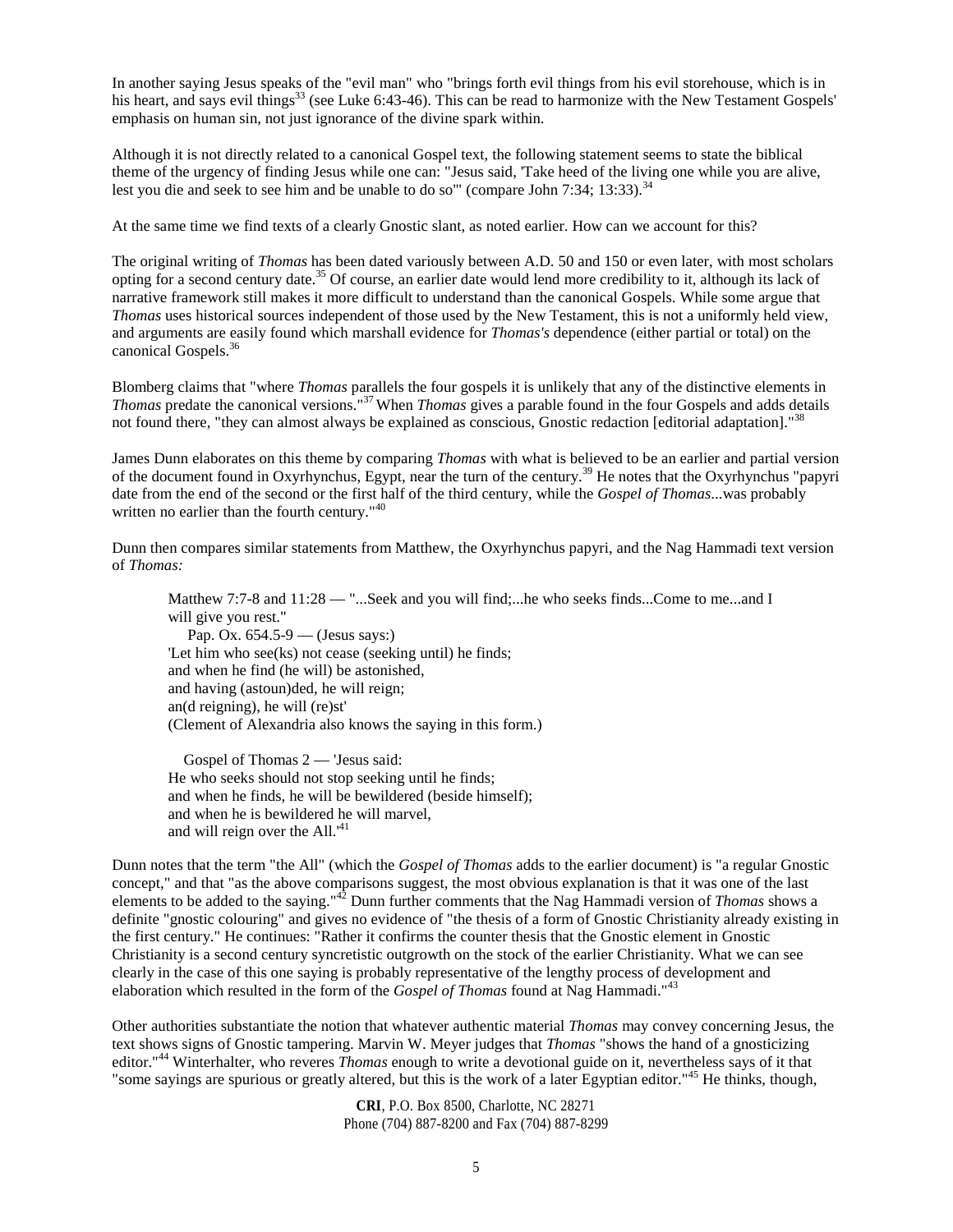that the wheat can be successfully separated from the chaff.

Robert M. Grant has noted that "the religious realities which the Church proclaimed were ultimately perverted by the *Gospel of Thomas.* For this reason *Thomas,* along with other documents which purported to contain secret sayings of Jesus, was rejected by the Church."<sup>46</sup>

Here we find ourselves agreeing with the early Christian defenders of the faith who maintained that Gnosticism in the church was a corruption of original truth and not an independently legitimate source of information on Jesus or the rest of reality. Fitzmyer drives this home in criticizing Pagels's view that the Gnostics have an equal claim on Christian authenticity: "Throughout the book [Pagels] gives the unwary reader the impression that the difference between 'orthodox Christians' and 'gnostic Christians' was one related to the 'origins of Christianity'. Time and time again, she is blind to the fact that she is ignoring a good century of Christian existence in which those 'gnostic Christians' were simply not around."<sup>47</sup>

In this connection it is also telling that outside of the *Gospel of Thomas,* which doesn't overtly mention the Resurrection, other Gnostic documents claiming to impart new information about Jesus do so through spiritual, postresurrection dialogues — often in the form of visions — which are not subject to the same historical rigor as claims made about the earthly life of Jesus. This leads Dunn to comment that "Christian Gnosticism usually attributed its secret [and unorthodox] teaching of Jesus to discourses delivered by him, so they maintained, in a lengthy ministry after his resurrection (as in *Thomas the Contender* and *Pistis Sophia*). The *Gospel of Thomas* is unusual therefore in attempting to use the Jesus-tradition as the vehicle for its teaching. . . . Perhaps Gnosticism abandoned the *Gospel of Thomas* format because it was to some extent subject to check and rebuttal from Jesus-tradition preserved elsewhere."<sup>48</sup>

Dunn thinks that the more thoroughly the Gnostics challenged the already established orthodox accounts of Jesus' earthly life, the less credible they became; but with post-resurrection accounts, no checks were forthcoming. They were claiming additional information vouchsafed only to the elite. He concludes that Gnosticism "was able to present its message in a sustained way as the teaching of Jesus only by separating the risen Christ from the earthly Jesus and by abandoning the attempts to show a continuity between the Jesus of the Jesus-tradition and the heavenly Christ of their faith."<sup>49</sup>

What is seen by some as a Gnostic challenge to historic, orthodox views of the life, teaching, and work of Jesus was actually in many cases a retreat from historical considerations entirely. Only so could the Gnostic documents attempt to establish their credibility.

#### **GNOSTIC UNDERDOGS?**

Although Pagels and others have provoked sympathy, if not enthusiasm, for the Gnostics as the underdogs who just happened to lose out to orthodoxy, the Gnostics' historical credentials concerning Jesus are less than compelling. It may be romantic to "root for the underdog," but the Gnostic underdogs show every sign of being heretical hangerson who tried to harness Christian language for conceptions antithetical to early Christian teaching.

Many sympathetic with Gnosticism make much of the notion that the Gnostic writings were suppressed by the early Christian church. But this assertion does not, in itself, provide support one way or the other for the truth or falsity of Gnostic doctrine. If truth is not a matter of *majority* vote, neither is it a matter of *minority* dissent. It may be true, as Pagels says, that "the winners write history," but that doesn't necessarily make them bad or dishonest historians. If so, we should hunt down Nazi historians to give us the real picture of Hitler's Germany and relegate all opposing views to that of dogmatic apologists who just happened to be on the winning side.

In *Against Heresies,* Irenaeus went to great lengths to present the theologies of the various Gnostic schools in order to refute them biblically and logically. If suppression had been his concern, the book never would have been written as it was. Further, to argue cogently against the Gnostics, Irenaeus and the other anti-Gnostic apologists would presumably have had to be diligent to correctly represent their foes in order to avoid ridicule for misunderstanding them. Patrick Henry highlights this in reference to Nag Hammadi: "While the Nag Hammadi materials have made some corrections to the portrayal of Gnosticism in the anti-Gnostic writings of the church fathers, it is increasingly evident that the fathers did not fabricate their opponents' views; what distortion there is comes from selection, not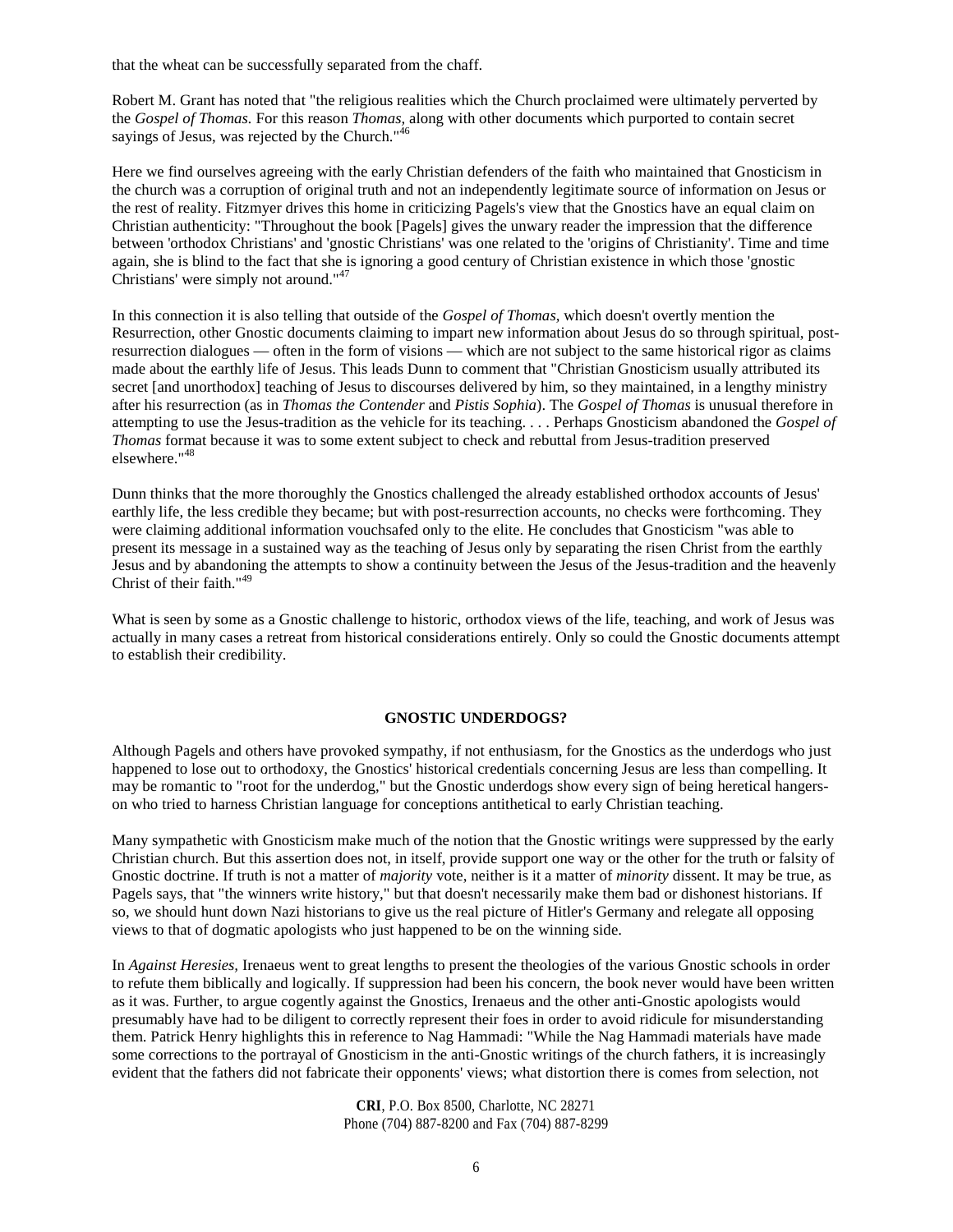from invention. It is still legitimate to use materials from the writings of the fathers to characterize Gnosticism."<sup>50</sup>

It is highly improbable that all of the Gnostic materials could have been systematically confiscated or destroyed by the early church. Dunn finds it unlikely that the reason we have no unambiguously first century documents from Christian Gnostics is because the early church eradicated them. He believes it more likely that we have none because there were none.<sup>51</sup> But by archaeological virtue of Nag Hammadi, we now do have many primary source Gnostic documents available for detailed inspection. Yet they do not receive superior marks as historical documents about Jesus. In a review of *The Gnostic Gospels,* noted biblical scholar Raymond Brown affirmed that from the Nag Hammadi "works we learn not a single verifiable new fact about the historical Jesus' ministry, and only a few new sayings that might possibly have been his."<sup>52</sup>

Another factor foreign to the interests of Gnostic apologists is the proposition that Gnosticism expired largely because it lacked life from the beginning. F. F. Bruce notes that "Gnosticism was too much bound up with a popular but passing phase of thought to have the survival power of apostolic Christianity."<sup>53</sup>

Exactly why did apostolic Christianity survive and thrive? Robert Speer pulls no theological punches when he proclaims that "Christianity lived because it was true to the truth. Through all the centuries it has never been able to live otherwise. It can not live otherwise today."<sup>54</sup>

#### **NOTES**

<sup>1</sup> Herbert Butterfield, *Christianity and History* (New York: Charles Scribner's Sons, 1950), 119.

<sup>2</sup> Harold W. Attridge and George W. MacRae, "Introduction: The Gospel of Truth," in James M. Robinson, ed., *The Nag Hammadi Library* (San Francisco: Harper and Row, 1988), 38.

<sup>3</sup> Wesley W. Isenberg, "Introduction: The Gospel of Philip," *Ibid.,* 139.

4 Joseph Fitzmyer, "The Gnostic Gospels According to Pagels," *America,* 16 Feb. 1980, 123.

- 5 F. F. Bruce, *Jesus and Christian Origins Outside the New Testament* (Grand Rapids: Eerdmans, 1974), 154.
- $6$  Robinson, 434.
- 7 *Ibid.,* 435.
- <sup>8</sup> Robinson, "Introduction," 2.
- 9 *Ibid.,* 3.
- <sup>10</sup> *Ibid.,* 2.
- <sup>11</sup> *Ibid.*
- <sup>12</sup> *Ibid.*

<sup>13</sup> *See* Ray Summers, *The Secret Sayings of the Living Jesus* (Waco, TX: Word Books, 1968), 14.

- <sup>14</sup> Michael Grosso, "Testing the Images of God," *Gnosis*, Winter 1989, 43.
- <sup>15</sup> Wesley W. Isenberg, "Introduction: The Gospel of Philip," in Robinson, 141.

<sup>16</sup> Craig Blomberg, *The Historical Reliability of the Gospels* (Downers Grove: InterVarsity Press, 1987), 208. <sup>17</sup> *Ibid.*

<sup>18</sup> *See* Stephan Hoeller, "Valentinus: A Gnostic for All Seasons," *Gnosis,* Fall/Winter 1985, 25.

<sup>19</sup> *Ibid.,* 38.

<sup>20</sup> Bentley Layton, *The Gnostic Scriptures* (Garden City, NY: Doubleday and Co., 1987), 251.

<sup>21</sup> *Ibid.*

<sup>22</sup> *Ibid.*

<sup>23</sup> C. M. Tuckett, "Synoptic Tradition in the Gospel of Truth and the Testimony of Truth," *Journal of Theological Studies* 35 (1984):145.

- $24$  Blomberg, 213-14.
- <sup>25</sup> Andrew K. Hembold, *The Nag Hammadi Texts and the Bible* (Grand Rapids: Baker Book House, 1967), 88-89.

<sup>26</sup> Christopher Tuckett, "Synoptic Tradition in Some Nag Hammadi and Related Texts," *Vigiliae Christiane* 36 (July 1982):184.

 $27$  Robinson, 32.

<sup>28</sup> *Ibid.*

<sup>29</sup> Francis E. Williams, "Introduction: The Apocryphon of James," in Robinson, 30.

- <sup>31</sup> Robert Winterhalter, *The Fifth Gospel* (San Francisco: Harper and Row, 1988), 13.
- <sup>32</sup> Robinson, 131; *See* Bruce, *Jesus and Christian Origins,* 130-31.

 $30$  Blomberg, 213.